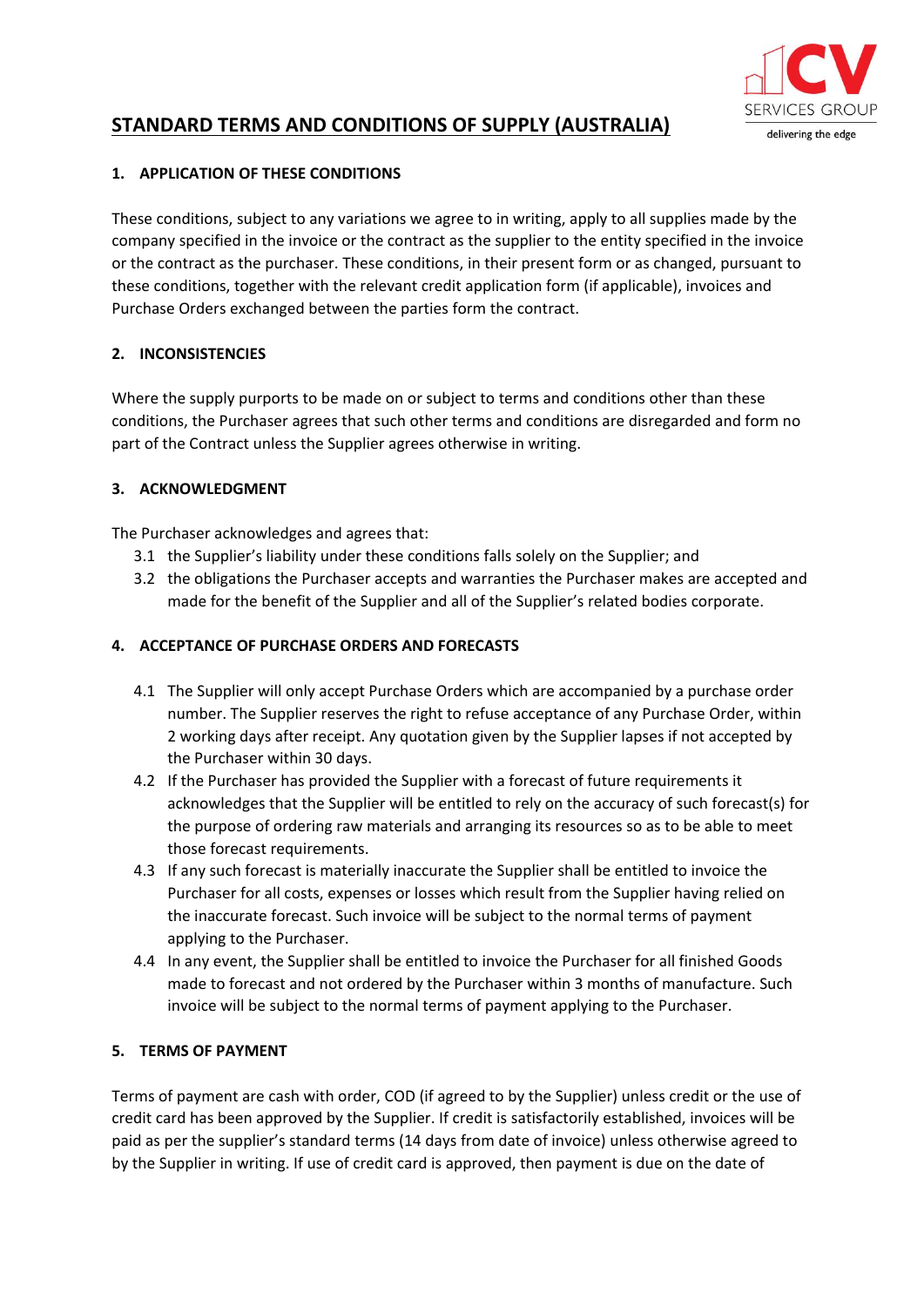

delivering the edge

invoice. In the event payment is not received by the due date the Supplier reserves the right to charge interest at the General Interest Charge rate as identified by the Australian Tax Office as at the due date) plus 5% commencing from the due date of payment in respect of all the Purchaser's indebtedness which is overdue. Any interest so levied shall accrue on a daily basis and shall accrue until all monies owing are paid in full. The Purchaser shall also be liable to pay all expenses, legal costs on a solicitor and own client basis, of the Supplier in relation to obtaining remedy of the failure to comply.

### **6. DEFAULT**

If the Purchaser defaults in payment, or an application is made to a court to wind up the Purchaser, or a receiver or administrator is appointed to manage the affairs of the Purchaser, or the Purchaser is in material breach of the Contract, then the Supplier may terminate the Contract or any Purchase Order immediately and may recover from the Purchaser, at a minimum, reasonable compensation for materials purchased and ordered and labour expended in complying with the Purchase Orders.

### **7. DELIVERY AND RISK**

- 7.1 While the Supplier will use all reasonable endeavours to deliver by the date specified in the Purchase Order, it does not unless otherwise agreed in writing guarantee delivery on that date and is not liable for any Loss resulting from late or early delivery. Delivery of the Goods shall be effected when the Goods are unloaded from the delivery vehicle or placed on the Purchaser's or the Purchaser's agent's nominated carrier. If no date for delivery has been specified, then the Goods shall be supplied to the Purchaser and the Purchaser shall receive the Goods as soon as practicable after the Purchase Order has been accepted by the Supplier and the Goods have been manufactured.
- 7.2 Risk in the Goods passes to the Purchaser at the time of delivery. Delivery to the Purchaser is deemed to occur at the time of delivery to the Purchaser, its agent or carrier.

# **8. PASSING OF PROPERTY**

- 8.1 The Supplier's rights under this clause 8 secure:
	- a) the Supplier's right to receive the price of all Goods sold under this Contract; and
	- b) all other amounts owing to the Supplier under this Contract or any other contract.
- 8.2 All payments received from the Purchaser must be applied in accordance with section 14(6)(c) of the PPSA.
- 8.3 The Purchaser agrees that legal title and property in the Goods is retained by the Supplier until payment is received in cleared funds from the Purchaser of all sums owing to the Supplier, whether under the Contract or otherwise. The Purchaser must keep the Goods separate from other goods and store the Goods so that they are readily identifiable as those supplied by the Supplier.
- 8.4 The Purchaser must not sell the Goods except in the ordinary course of the Purchaser's business.
- 8.5 If the Purchaser fails to pay by the due date any amount owing to the Supplier, the Supplier may (without prejudice to any of its other rights) recover and resell any of the Goods in which property has not passed to the Purchaser. In addition to any rights the Supplier may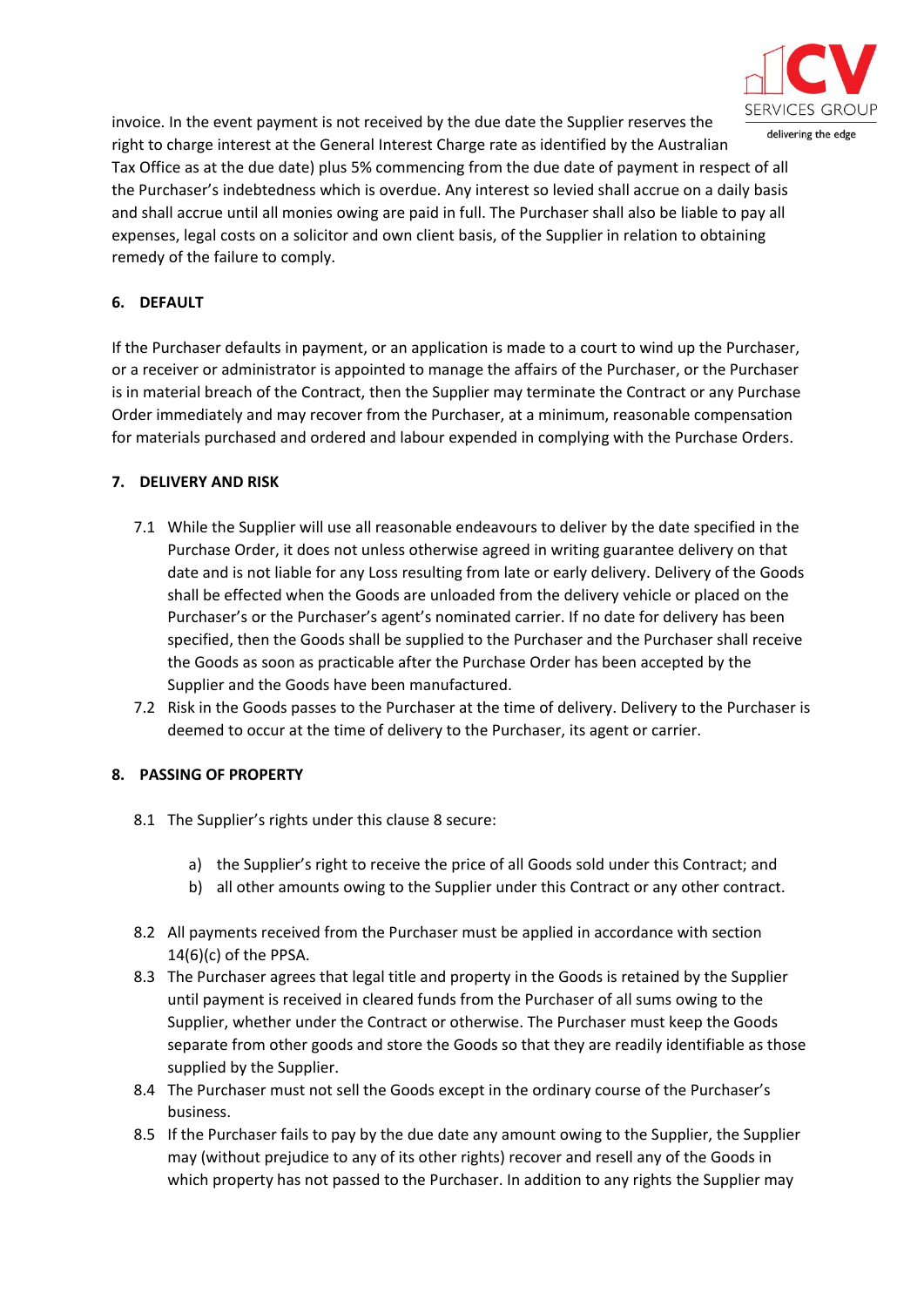

have under Chapter 4 of the PPSA, the Supplier may, without notice, enter any premises where it expects the Goods may be located and remove them without

committing a trespass, and the Purchaser authorises the Supplier to enter onto the premises where the Goods are kept to take possession of the Goods for that purpose at any time. The Purchaser also indemnifies the Supplier from and against all Loss suffered and or incurred by the Supplier as a result of exercising its rights under this clause 8. If there is any inconsistency between the Supplier's rights under this clause 8 and its rights under Chapter 4 of the PPSA, this clause 8 prevails.

- 8.6 The Purchaser acknowledges and warrants that the Supplier has a security interest (for the purposes of the PPSA) in the Goods and any proceeds until title passes to the Purchaser in accordance with this clause 8. The Purchaser must do anything reasonably required by the Supplier to enable the Supplier to register its security interest with the priority the Supplier requires and to maintain that registration.
- 8.7 The security interest arising under this clause 8 attaches to the Goods when the Purchaser obtains possession of the Goods and the parties confirm that they have not agreed that any security interest arising under this clause 8 attaches at any later time.

### **9. CANCELLATIONS**

Any request by the Purchaser for cancellation of a Purchase Order must be in writing and may be delivered by post, hand delivery or facsimile or email. The Purchaser is liable to reimburse the Supplier for the costs it has incurred for labour and materials in fulfilling the Purchase Order up to the date the request for cancellation is received and acknowledged by the Supplier.

#### **10. FORCE MAJEURE**

- 10.1 Neither party is liable for any Loss incurred by the other party as a result of any delay or failure to observe any of these conditions (other than an obligation to pay money) as a result of any circumstance beyond the party's control, including but not limited to any strike, lockout, labour dispute, act of God, fire, flood, accidental or malicious damage or breakdown in machinery. The party affected must notify the other party as soon as possible of such circumstance.
- 10.2 During the continuance of such circumstance the obligations of the party affected, to the extent they are affected by the circumstance, are suspended and resume as soon as possible after the circumstance has ceased to have effect.

### **11. SUPPLIER'S LIABILITY**

- 11.1 Nothing in these conditions is to be interpreted as having the effect of excluding, restricting or modifying any statutory guarantee, condition or warranty, or right or liability implied by any applicable legislation into the Contract, if such exclusion, restriction or modification would be void or prohibited by the legislation.
- 11.2 To the extent that the Supplier breaches any statutory guarantee, condition or warranty implied into the Contract and which cannot be excluded or modified, the Supplier's liability is limited to, at the Supplier's discretion: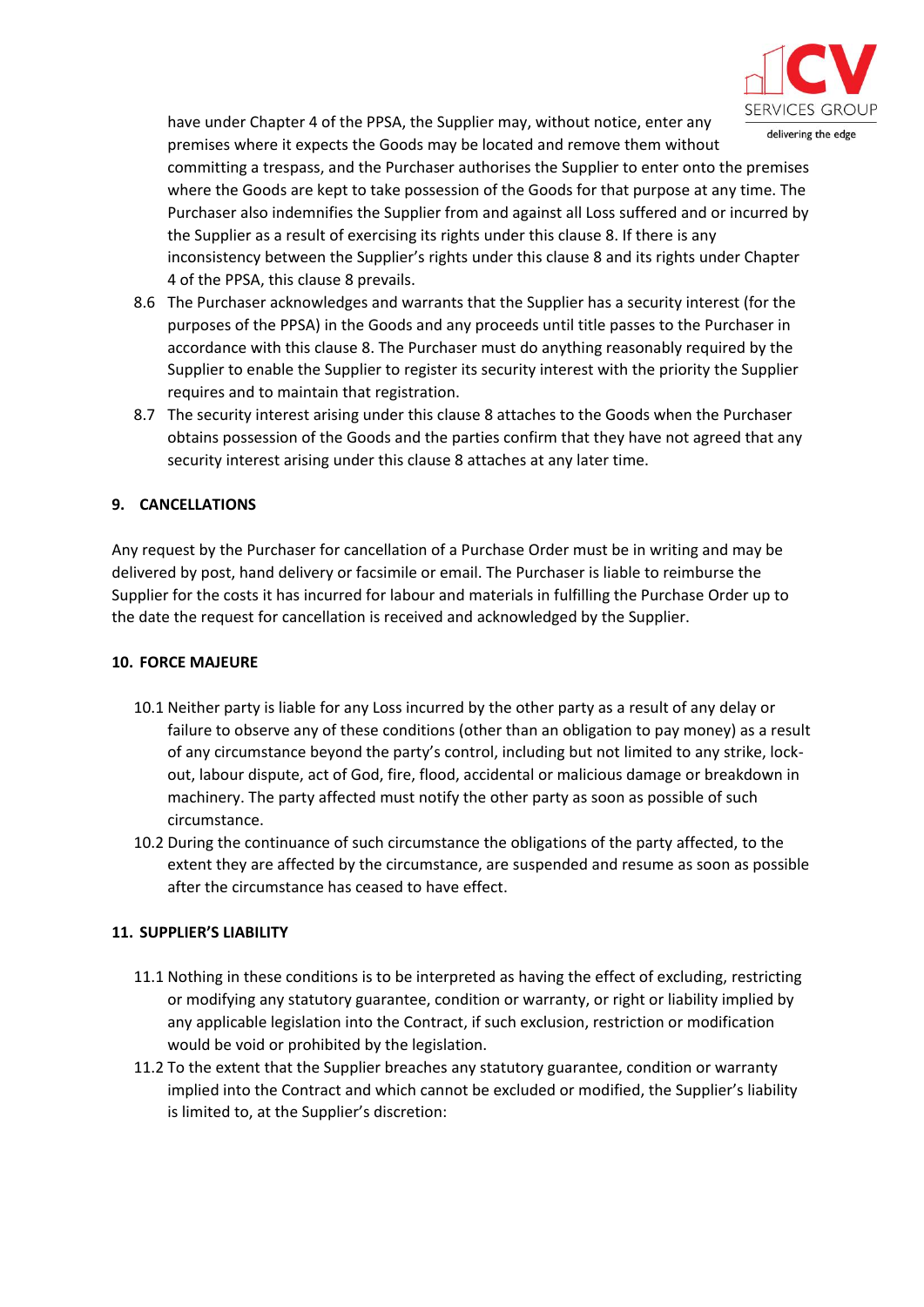

- a) in the case of Goods:
	- i) replacement of the Goods or supply of equivalent Goods;
	- ii) payment of the cost of replacing the Goods or acquiring equivalent Goods;
	- iii) repair of the Goods; or
	- iv) payment of the cost of having the Goods repaired; or
- b) in the case of services, to:
	- i) supply of the services again; or
	- ii) payment of the cost of having the services supplied again.
- 11.3 Subject to (a) and (b) above, the Supplier is not liable to the Purchaser (or to any third party claiming through the Purchaser) for any Loss caused by any act or omission of the Supplier, its employees or agent, and whether based on negligence, tort, contract or otherwise. Under no circumstances shall the Supplier be liable for indirect or consequential losses.

# **12. ARTWORK, PRINTING PLATES, DIES AND TOOLS – (IF APPLICABLE)**

- 12.1 All works produced by the Supplier and any intellectual property in and to such works, remain the exclusive property of the Supplier unless otherwise agreed in writing, and the Supplier may charge the Purchaser for maintenance of such works. Where the Purchaser supplies a mould, die, tool, printing plate or any other item used in the manufacturing process:
	- a) the Supplier shall not be liable for any loss or damage of any such item; and
	- b) the Purchaser shall reimburse the Supplier for all maintenance expenses.
- 12.2 The Supplier will exercise reasonable care in printing but does not guarantee the accuracy or scan-ability of printed materials. The Supplier's liability for manufacturing defects is limited to, at the Supplier's discretion, replacement of the defective product or rectification of the product, with the manner of remediation at the Supplier's discretion.

### **13. INTELLECTUAL PROPERTY**

Any technical information, knowledge or processing methods at any time transmitted either orally or in writing by the Supplier to the Purchaser shall remain the property of the Supplier and shall be considered absolutely confidential by the Purchaser who shall not use them for any purpose nor sell transfer or divulge them in any manner to anyone without the prior written consent of the Supplier. The Purchaser warrants that the use by the Supplier of any designs or instructions supplied by the Purchaser will not infringe the patents, trade marks, designs or copyright ("intellectual property") of any other person and the Purchaser agrees to indemnify the Supplier against any claim relating to or arising from the infringement of any intellectual property of any other person. If at any time a claim is made against the Supplier or the Supplier becomes aware that a claim is likely to be made against the Supplier for infringing any intellectual property or contributing to any such infringement by the Supplier or any other person as a result of supplying Goods, the Supplier may immediately terminate or suspend this Contract.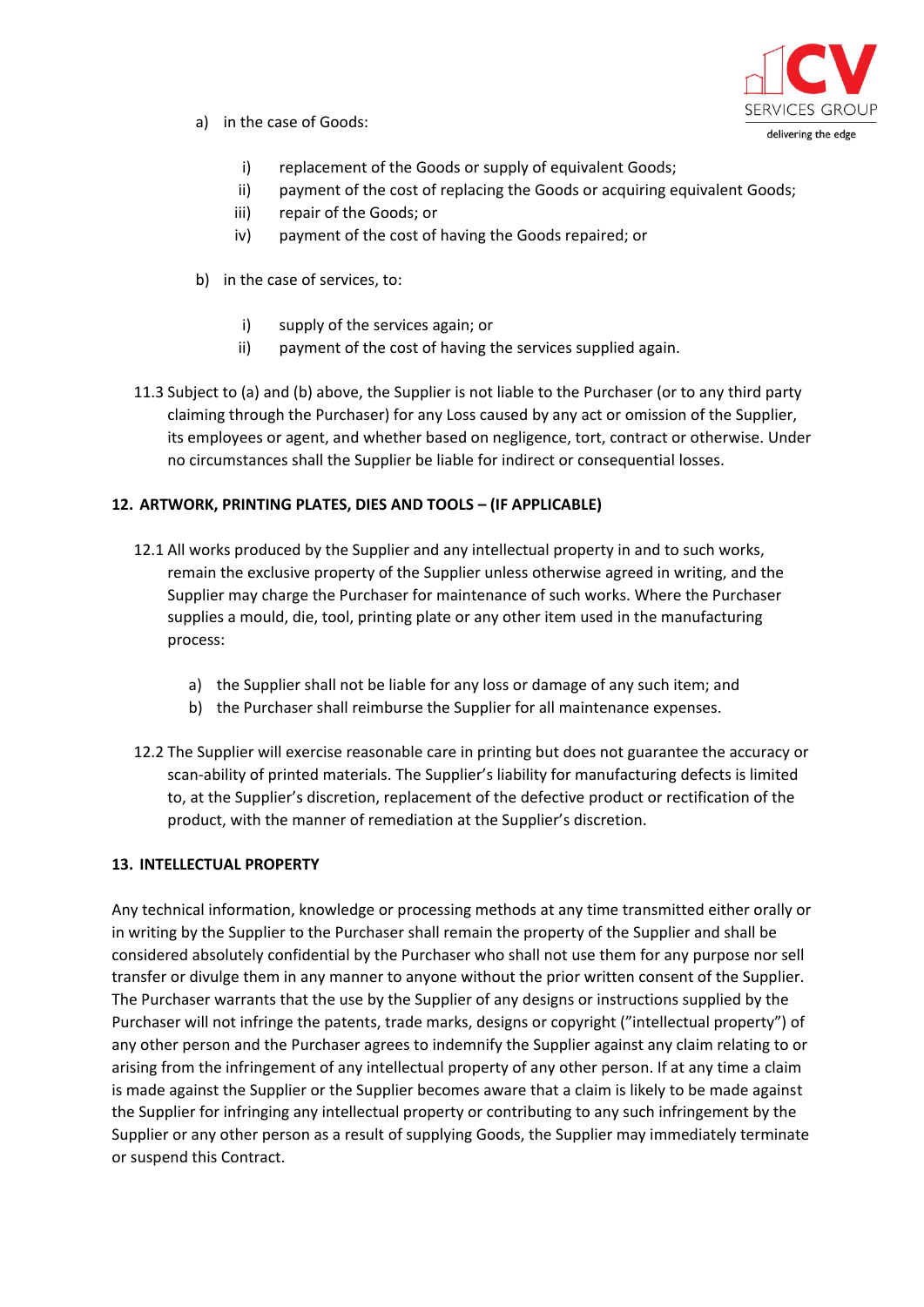

#### **14. QUANTITY AND QUALITY TOLERANCES**

- 14.1 Should the Supplier be required to match any shade or colour a light and dark tolerance shall be allowed to such extent as shall be agreed upon by the Supplier and the Purchaser at the time the standard colour is specified and in the absence of any agreement a reasonable tolerance shall be allowed.
- 14.2 Where the Purchaser supplies specifications to the Supplier, any Goods not varying in the specification stipulated by the Purchaser by more than the established industry tolerance must be accepted by the Purchaser as complying with the Contract.

### **15. PRICE VARIATION**

- 15.1 The price quoted by the Supplier is unless otherwise agreed in writing subject to variation at any time prior to the date of acceptance of the Purchase Order upon written notice to the Purchaser. Without limitation, if the cost of wages, materials or any other supply or input to the Supplier increases after the date of any written and/or price list and before delivery of the Goods or completion of the work specified in the Purchase Order, the Supplier may subject to other agreed pricing mechanisms add a fair and reasonable amount to the price quoted to cover the increase and the Purchaser must pay the price as varied.
- 15.2 Any addition or change to the specifications of the Goods must be agreed in writing by both the Supplier and the Purchaser and may result in a price variation in accordance with paragraph 15.1.

#### **16. TAX AND DUTIES**

The Purchaser is liable for all taxes (including GST), duties, levies and other government fees and charges in relation to the Goods. Unless specified otherwise, prices quoted do not include such taxes (including GST), duties, etc.

#### **17. GOODS AND SERVICES TAX**

- 17.1 If, and to the extent, any supply of the Goods under the Contract is a taxable supply within the meaning of the GST Law, the price for the Goods will be increased to include GST payable by the Supplier in respect of the supply. All rebates, discounts or other reductions in price will be calculated on the GST exclusive price. The parties agree that:
	- a) the parties must be registered persons within the meaning of the GST Law;
	- b) the Supplier must provide tax invoices and if applicable adjustment notes to the Purchaser in the form prescribed by or for the purposes of the GST Law; and
	- c) costs required to be reimbursed or indemnified excludes any amount that represents GST for which an input tax credit within the meaning of the GST Law can be claimed.

### **18. CLAIMS**

Any claim by the Purchaser arising out of the Contract must be made in writing and may be delivered by post, hand delivery, facsimile or email as soon as practicable after discovery by the Purchaser of the problem and in any event no later than 14 days after delivery of the Goods. To the extent the Supplier can identify the Goods and the date of manufacture the Purchaser must supply a sample and information if requested. The Supplier has the right at any time within 14 days after receipt of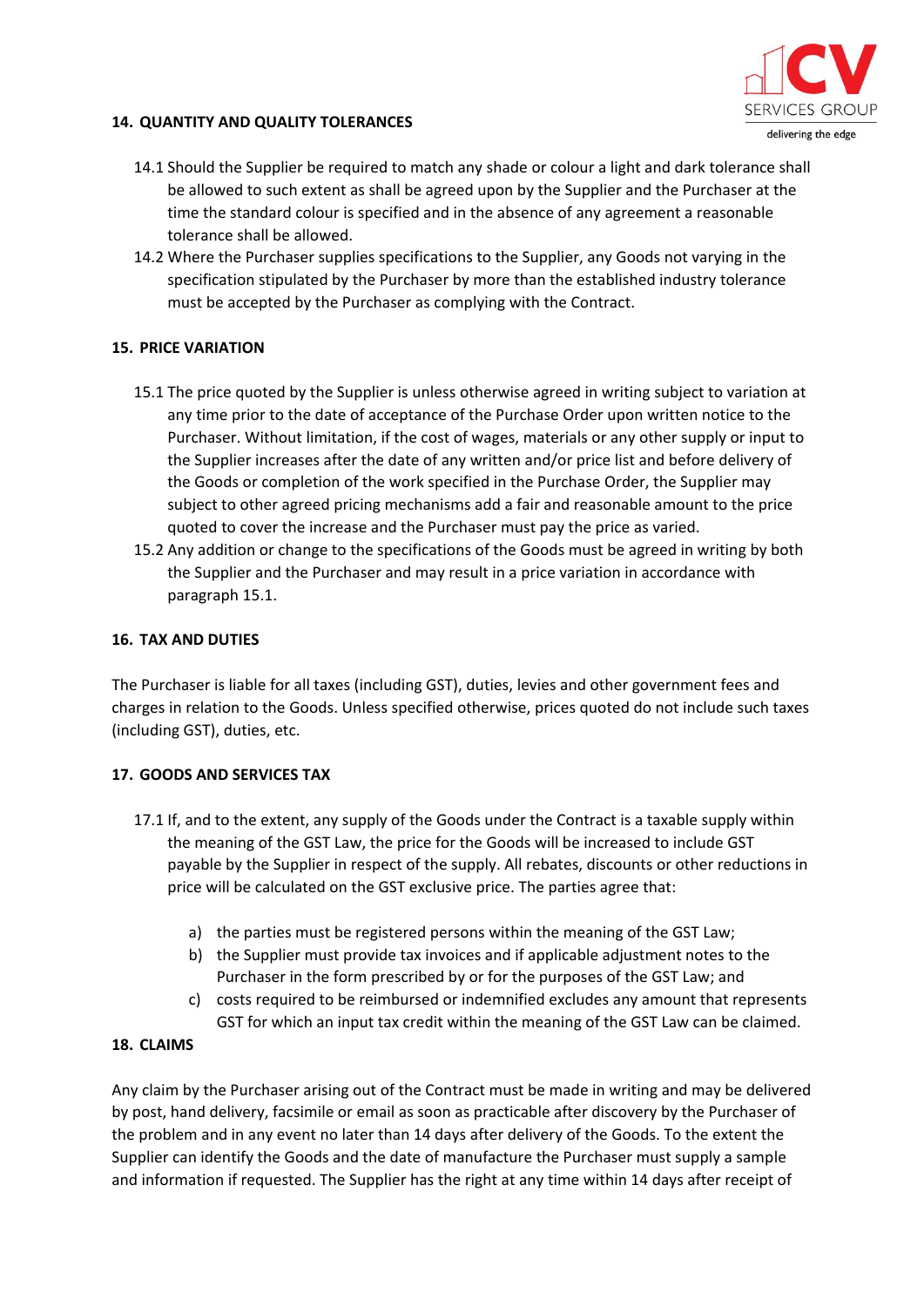

the claim to inspect the relevant Goods. If the Purchaser disposes of any of the Goods within the 14 day period, except with the written consent of the Supplier, all claims in respect of the Goods disposed of are deemed to have been waived by the Purchaser.

### **19. CONFIDENTIALITY**

Unless required by law or otherwise agreed, the Purchaser must keep confidential all information it receives from the Supplier which relates to the Goods, the Supplier's business or any services the Supplier provides and any of the Supplier's intellectual property (including without limitation any formulations), other products or processes except to the extent that information is in the public domain.

### **20. INSURANCE**

Unless otherwise instructed by the Purchaser in writing or included in a written quotation or price list by the Supplier, insurance cover for the Goods in transit will not be arranged by the Supplier. Instructions for insurance cover will only be accepted in writing at the time the Goods are ordered. The Supplier is not obliged to give the Purchaser a notice referred to in Section 34(3), Sale of Goods Act 1896 (QLD) (or any equivalent legislation).

### **21. TRANSPORT**

If the Purchaser requests delivery by means other than the means normally used by the Supplier, then the Purchaser must pay all additional costs associated with the means chosen. If, within 4 weeks after the Goods are available for dispatch, the Supplier is unable or finds it impractical to transport the Goods by the means chosen, the Supplier may transport the Goods by any means it considers suitable and will advise the Purchaser accordingly.

### **22. OTHER DELIVERY PROVISIONS**

- 22.1 Delivery may be made in one or more lots and at different times and by separate deliveries or shipments. Each lot must be accepted and paid for, notwithstanding any late delivery or non-delivery of any other lot. If the Supplier allows the Purchaser to nominate a delivery date, such date may not be more than 60 days after the expected date of manufacture of the Goods, as advised by the Supplier to the Purchaser.
- 22.2 If the Purchaser is unable or unwilling to accept delivery on or before the nominated delivery date, or if no delivery date is nominated and the Purchaser is unable to accept delivery when the Supplier gives notice that the Goods are available for delivery, then the Supplier will hold the Goods in stock for 45 days after which time it may, at its discretion:
	- a) continue to hold the Goods and charge the Purchaser for storage;
	- b) invoice the Purchaser and deliver the Goods in accordance with prior arrangements, notwithstanding that the Purchaser's representative or agent is not present or is unwilling to accept the Goods; or
	- c) treat the Contract as having been repudiated by the Purchaser and invoice the Purchaser for the full Contract price for the Goods and any other costs incurred by the Supplier less any amounts received by the Supplier from a bona fide sale of the Goods to a third party.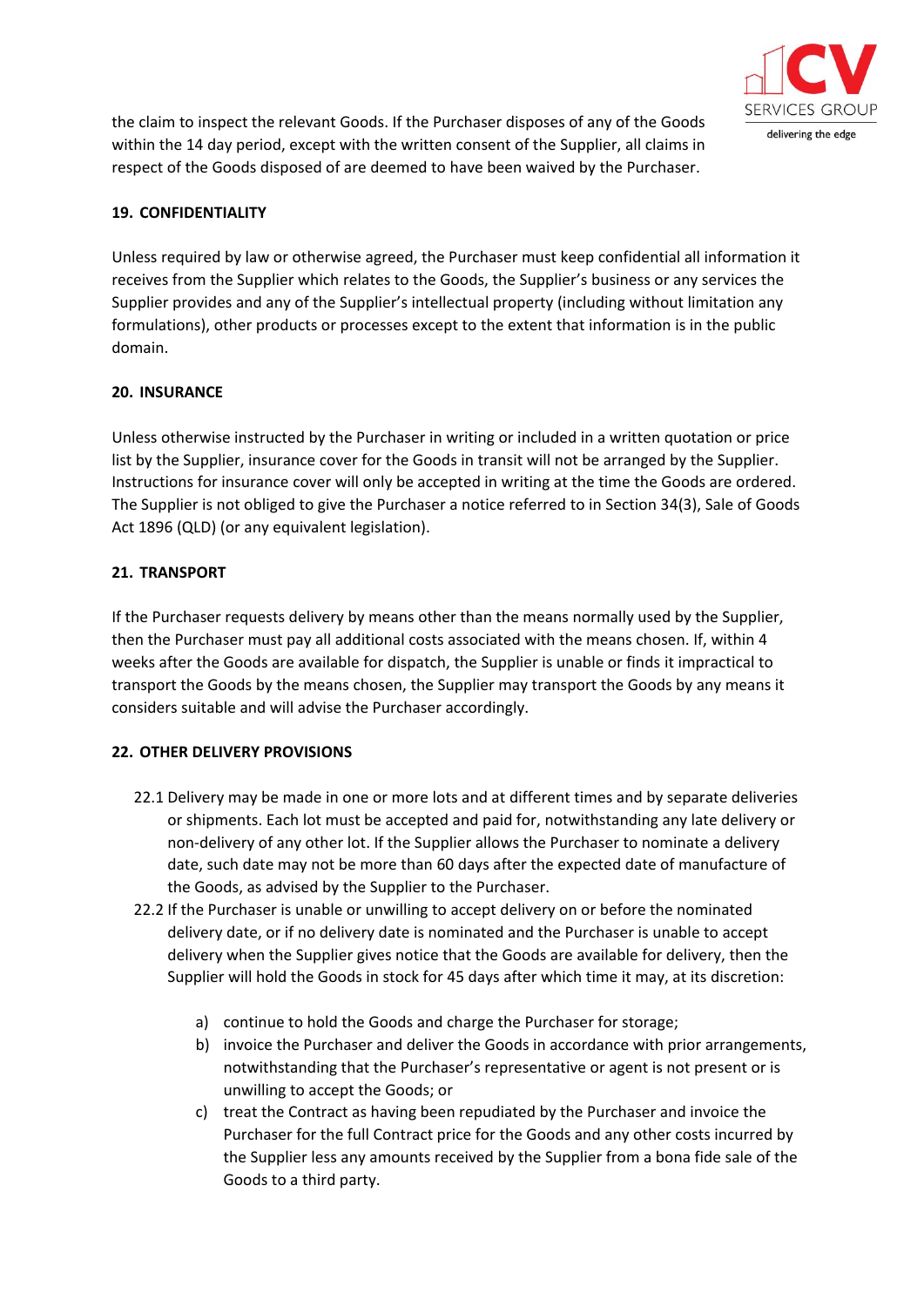

- 22.3 The Supplier will deliver the Goods to the Purchaser's nominated store. The Purchaser must unload the Goods at the Purchaser's risk.
- 22.4 If the Purchaser requires Goods to be delivered into the Northern Territory or anywhere north of (and including) Port Hedland in Western Australia, or outside of the metropolitan areas of each State, the Supplier is only obliged to deliver the Goods to a nominated store in Adelaide (for Northern Territory) or Adelaide (for South Australia) or Perth (for Western Australia) or Melbourne (for Victoria) or Sydney (for New South Wales). Any further transport of the Goods by the Supplier is as agent for the Purchaser, and the Purchaser is liable for the extra cost of delivery of the Goods.

### **23. PRODUCT SPECIFICATIONS AND DESIGN CHANGES**

The Supplier may make any changes or improvements to the design or specification of the Goods at any time without giving prior written notice to the Purchaser unless otherwise agreed in writing.

### **24. TOOLING**

Any tooling charges are payable by the Purchaser either as an upfront payment or by amortised payments, as agreed in writing by the parties. Amortised tooling remains the property of the Supplier unless otherwise agreed in writing.

#### **25. PALLETS**

The Supplier retains the right of possession of any pallets used for delivery of the Goods, and the Purchaser agrees to indemnify the Supplier in relation to the hire and replacement costs of any pallets not returned in good order and condition to the Supplier within 28 days of delivery of the Goods, unless otherwise agreed in writing by the Supplier.

### **26. PAYMENT BY LETTER OF CREDIT**

If the Purchaser is not resident in Australia or is not an Australian company, payment must be made by irrevocable letter of credit. If the Purchaser requires delivery of the Goods outside Australia, prices quoted are "free on wharf" free alongside ship, unless otherwise agreed in writing by the Supplier.

### **27. ASSIGNMENT AND NOVATION**

The Purchaser must not assign or novate the Contract or otherwise deal with the benefit of it or a right under it, or purport to do so, without the prior written consent of the Supplier. A change in control of the Purchaser will be deemed an assignment for the purposes of this contract;

### **28. RELATIONSHIP OF THE PARTIES**

Except as expressly provided in the Contract nothing in the Contract is intended to constitute a fiduciary relationship or an agency, partnership or trust; and no party has authority to bind any other party.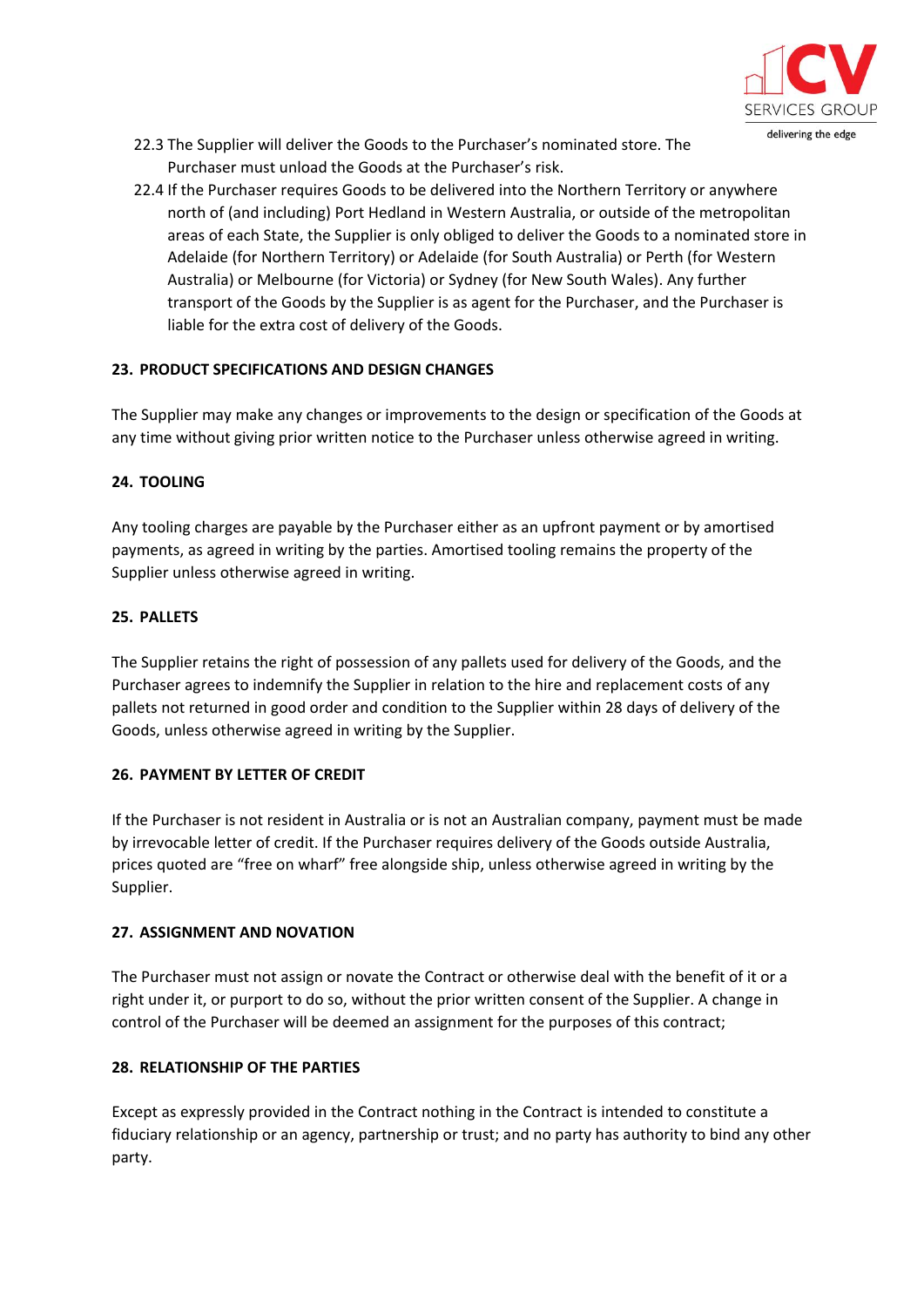

#### **29. SIGNIFICANT REGULATORY CHANGES**

Should any significant change in law or regulation (including the introduction of any form of emission or carbon trading scheme or emissions or carbon tax) occur during the Term, the Supplier will subject to clause 11.1 be entitled, by 10 days notice in writing to the Purchaser, to increase the price payable by the Purchaser for Products by an amount equal to the increased cost that will be incurred by the Supplier in supplying the Products to the Purchaser as a result of such significant change.

#### **30. ENFORCEMENT OF SECURITY INTEREST**

If Chapter 4 of the PPSA would otherwise apply to the enforcement of the security interest created under this Contract, the Purchaser agrees that the following provisions of the PPSA will not apply; section 95 (notice of removal of accession) to the extent that it requires the Supplier to give a notice to the Purchaser; section 121(4) (enforcement of liquid assets – notice to grantor); section 130 (notice of disposal), to the extent that it requires the Supplier to give a notice to the Purchaser; paragraph 132(3)(d) contents of statement of account after disposal); subsection 132(4) (statement of account if no disposal); section 135 (notice of retention); section 142 (redemption of collateral); section 143 (reinstatement of security agreement).

#### **31. NOTICES UNDER PPSA**

The Supplier does not need to give the Purchaser any notice under the PPSA (including a notice of verification statement) unless the notice is required by the PPSA and that requirement cannot be excluded.

#### **32. PRIVACY**

The Purchaser must comply with the Privacy Law with respect to any act done or practice engaged in by the Purchaser for the purposes of this Contract, including, without limitation, in relation to the collection, use disclosure, storage, destruction or de-identification of Personal Information. The Purchaser must also enter into a contractual arrangement to this effect with any subcontractor or third party to which it discloses Personal Information in connection with this Contract.

#### **33. MISCELLANEOUS**

33.1 Any of these conditions may be varied in writing by the Supplier unless otherwise agreed between the parties. Any variation to these conditions will only apply to Purchase Orders placed after the condition has been varied. The Supplier may set-off any amounts owed by it to the Purchaser under the Contract against amounts owed by the Supplier to the Purchaser on any account whatsoever. The waiver by the Supplier of any provision, or breach of any provision, of the Contract is not to be construed as a waiver of any other provision or a breach of any other provision, or further breach of the same or any other provision of the Contract. If any provision of the Contract is unenforceable or void either in whole or in part for any reason, then that provision (or part) is deemed to be deleted without in any way affecting the validity or enforceability of any other provision. The Contract (including the details appearing on the Purchase Order) constitute the entire agreement between the Purchaser and the Supplier and no modification is binding in relation to the Contract unless agreed to in writing by the Supplier. Any dispute arising out of the Contract is governed by